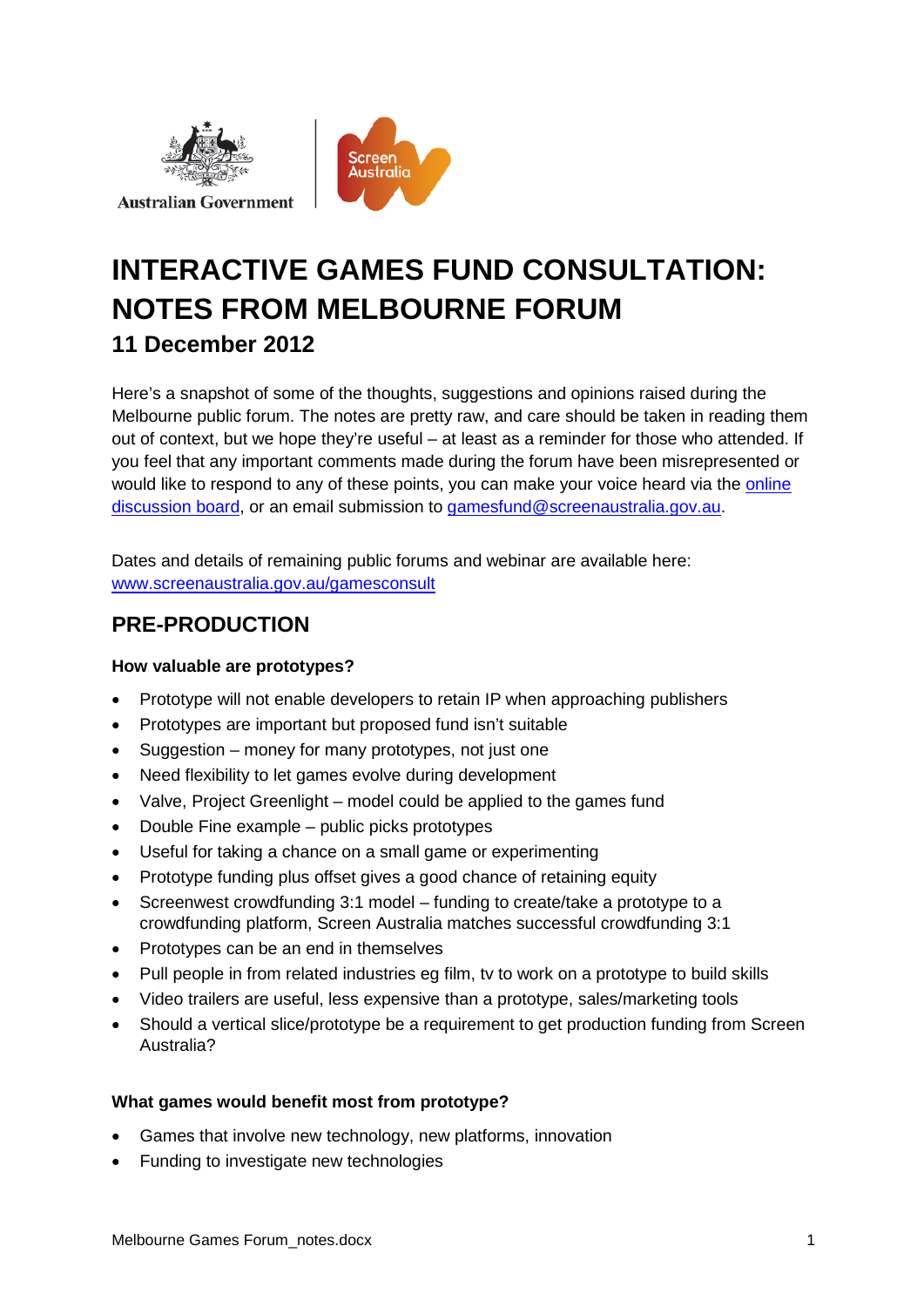# **PRODUCTION**

### **What should be excluded?**

- Online gambling
- Products not for public consumption
- Advergaming judge case by case, different business to business relationships, partnerships
- Need to consider the benefit to the consumer
- Shouldn't exclude products that contribute to industry sustainability
- Cultural merit test does it contribute to cultural life?
- Ethics test, is this an exploitation of the fund?
- Work for hire should be a low priority
- Need to look at marketplace attachment requirement
- The above are moral tests

#### **Marketplace attachment**

- Publishers are obsolete
- Higher budget games for console platforms need publisher relationships/attachments
- Need a distribution mechanism that can give you a minimum quarantee if self-publishing (higher end games)

#### **Diversity of slate**

- PC games are a growing market, ios games can't sustain an industry
- PC offer a more expansive gaming experience
- Higher bar to entry for larger scale games, lower for smaller games
- Lower bar to entry for smaller games enables developers to gain experience
- 'Indie fund' model effective

### **ENTERPRISE**

- Benefit of the scheme is to mitigate risk and build studios
- Need more successful businesses, businesses that can withstand failure
- Enable companies to develop multiple games at a time
- Dubious about idea of a slate applied to games
- If you have a hit, all your energy goes into exploitation of that IP
- Fund should help companies further exploit IP that is working
- Investment in people, not slates
- Enables companies to plan new IP
- Focus on business plan

#### **Eligibility requirements**

- Need a high bar to entry
- Will community and cultural organisations be eligible for enterprise funding?
- Smallish teams should concentrate on one game at a time